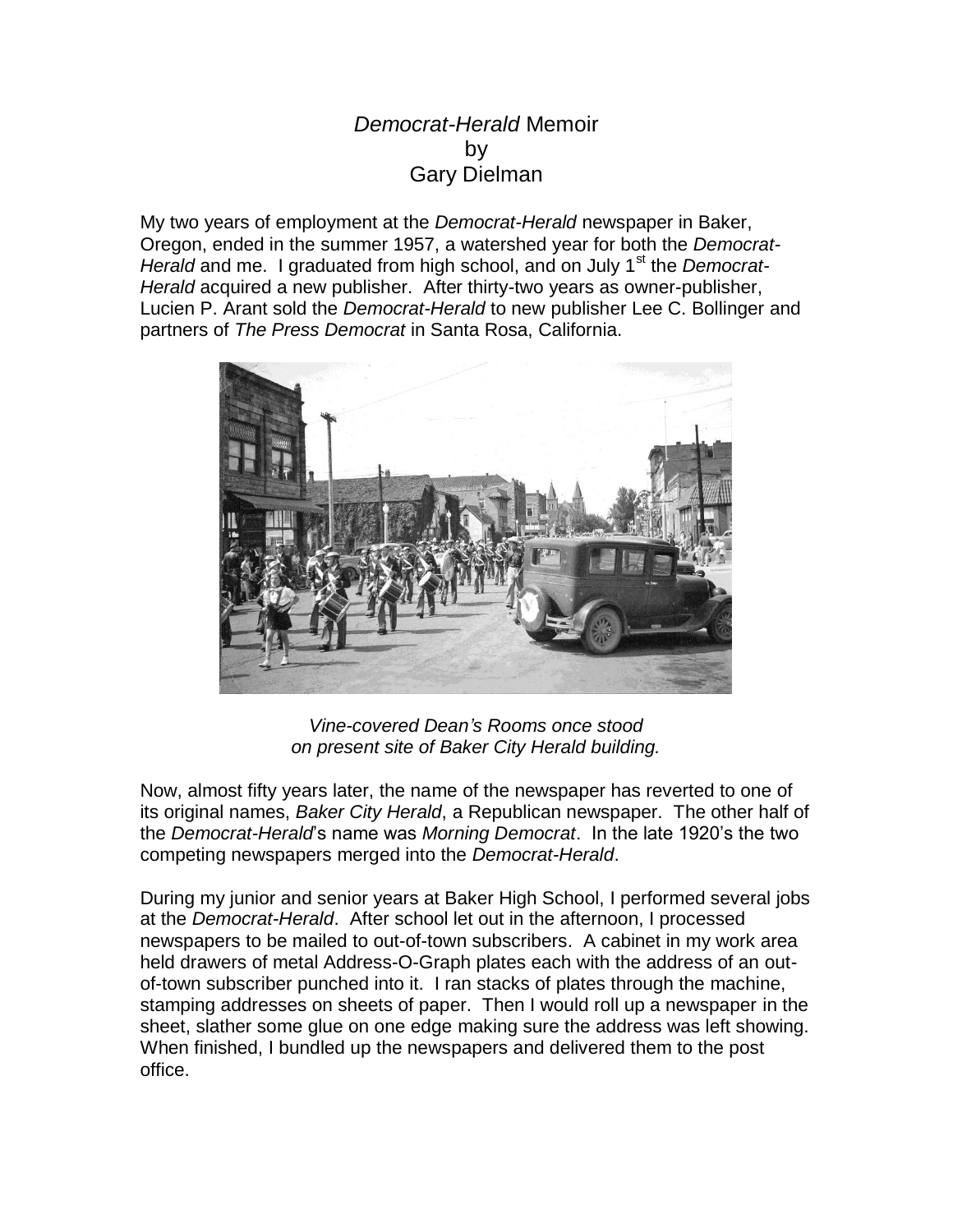In the evenings between six and seven o'clock, I came back to an empty office and sat at the circulation manager's desk waiting for phone calls from subscribers missed by the carriers. At seven o'clock I grabbed enough newspapers to cover the complaints and delivered them around town in my palegreen, 1950 Studebaker I had bought for \$200 specifically for the job. My first car.



*Vine-covered Dean's Rooms once stood on present site of Baker City Herald building.*

The *Baker City Herald* building has changed a lot since I worked there. Gone is the publisher's glassed-in office located in the southwest corner of the front office. Bessie Ragsdale, advertising manager at that time, had an office where today's publisher Kari Borgen's office is, only Bessie's office was smaller. The newsroom and proofreading occupied the rest of the area on the north side of the front third of the building, where advertising is today.

As you walked from the office area into the middle third of the building, you entered a large shop. On the right were several Linotype machines. One of the operators was Jesse Smurthwaite, hold-over employee from the days of the *Morning Democrat*. I can still hear the clicking of the keys, the clanking of the machines' many moving parts, and the smell and heat of hot lead. I was amazed that the machine could consume molten lead at one end and spit a solid line of cool type the width of a newspaper column out the other end.

In the middle of the right side was typesetter Harold Wright's bench. Harold, who wore a green visor, sleeve protectors, and a full-length apron, was always covered in black printer's ink. He had the ability to read mirror image, since the lines of type came out of the Linotype machine that way. A vivid memory is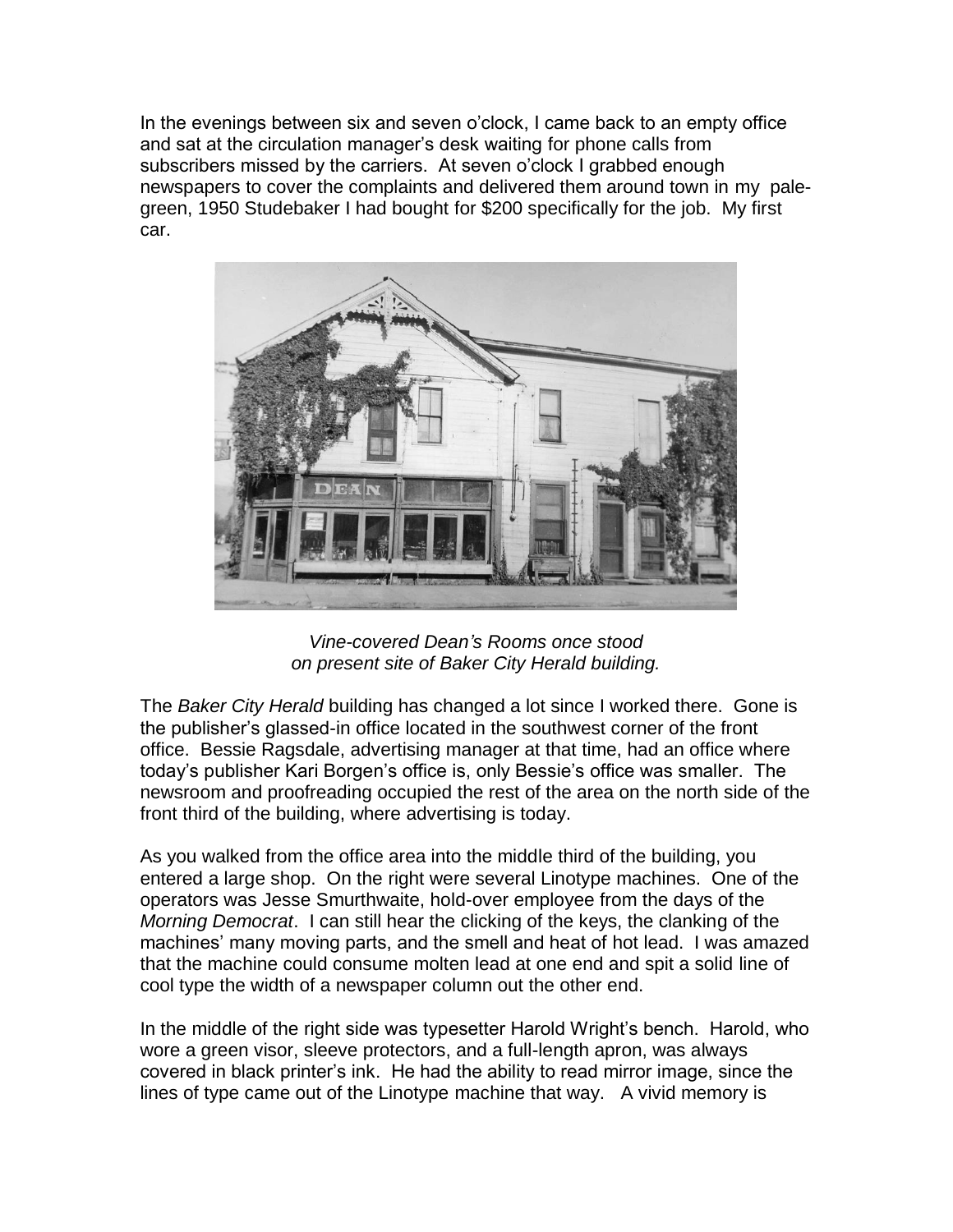Harold's whacking a board with a large wooden mallet to make sure no lines of type punched through the paper during the printing process. Today the Linotype and typesetter area is a large conference room.

As you walked further west you passed an open storage area and my work space on the right—today occupied by news staff—and then entered a hallway leading to the backdoor. In the southwest corner of the back third of the building was the carriers' room with counters down the middle and along the walls for folding of newspapers—no rubber bands in those day—and stuffing into canvas bags for draping across the handlebars of the carriers' bicycles. As soon as school was out, the room would come alive with the activity and conversations of the carriers and a few newsboys who hawked newspapers on downtown streets. Today the area contains a newspaper archive, a darkroom, and an office.



*I.O.O.F. Lodge No. 25 was the first building constructed on the present site of the Baker City Herald's parking lot. Dean's Rooms may be a remodel of this building.*

Across the hallway in the northwest corner of the building was the pressroom dominated by the huge press. The pressman was husky Al Mattes, who serviced and ran the press using his considerable strength to heft the trays of lead type into position. During mid-afternoon runs you had to shout to be heard above the din of all the heavy moving parts, as paper was pulled off the massive roll of newsprint, around rollers, over trays of type, and ultimately folded and plopped into a hopper at the rate of about fifty newspapers per minute. Along the west and north walls was a chest-high shelf used for stacking newspapers into routes. Today the pressroom is office and work area for the circulation department and archive for the oldest newspapers from the late 1800s and early 1900s.